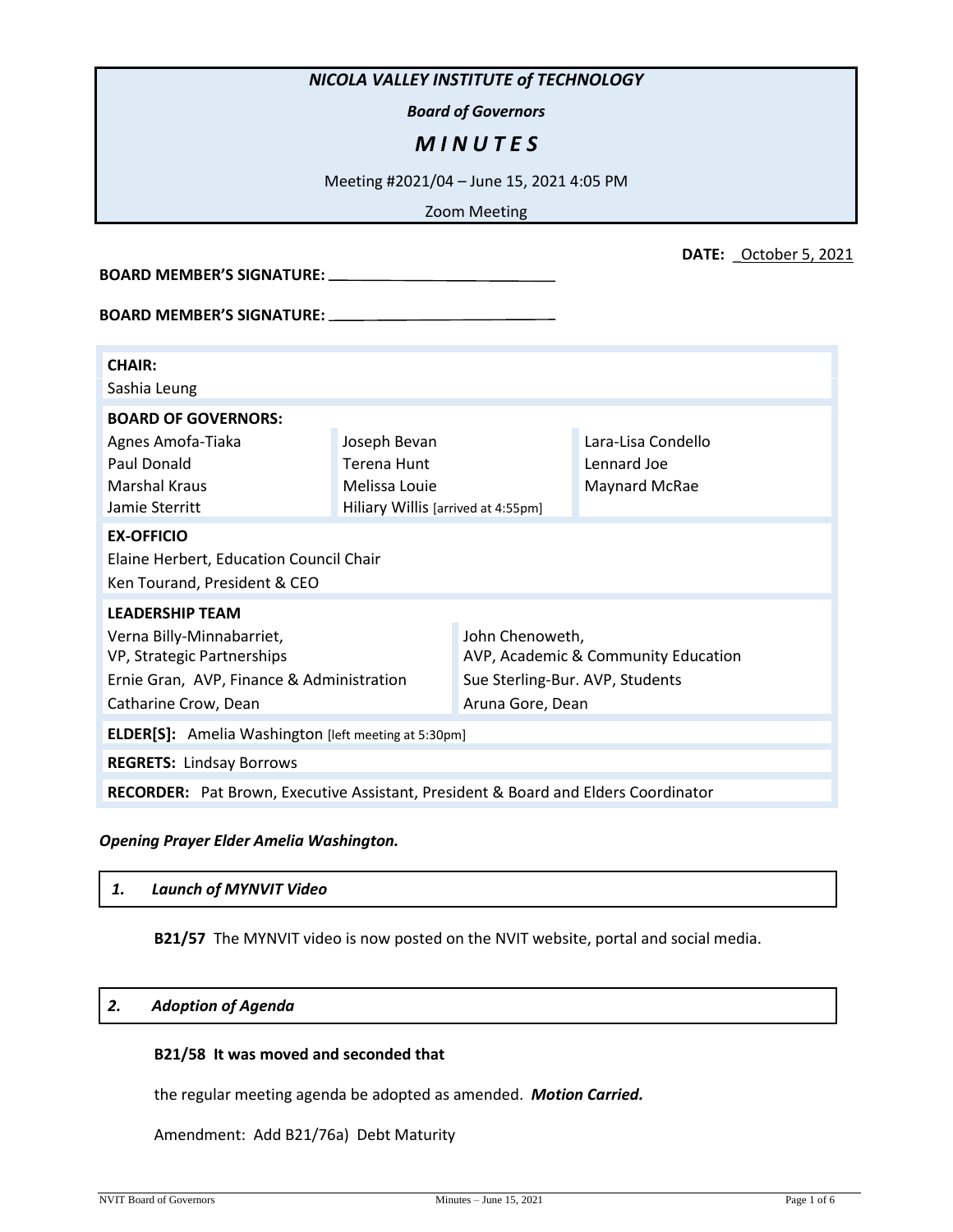### *3. Board Information*

### **B21/59** Announcements.

- a) Board Appointments Support Staff Representative Marshal Kraus was welcomed followed by roundtable introductions. Marshal replaces Lesley Manuel who accepted an exempt position as the Assistant to the AVP of Students. Lesley will receive a certificate & letter of appreciation.
- b) This was the last Board meeting for Agnes Amofa-Tiaka, Hiliary Willis and Jamie Sterritt. Certificates and letters of appreciation were delivered to everyone prior to this meeting. On behalf of the Board, Sashia expressed appreciation to all for their work as Board members.

Agnes expressed appreciation for the honour to serve on the board. She learned a lot & perhaps can return again next year.

Jamie had an amazing experience with an amazing organization. He expressed appreciation to Ken and staff and will miss everyone. Jamie added that Sashia will do an amazing job as chair.

**B21/60** The circulation file folder is posted on the Board portal site and IYooq.

## *4. Consent Agenda*

### **B21/61 It was moved and seconded that**

the Board approve the consent agenda as presented. *Motion Carried.*

**B21/62** Board minutes of April 20 & May 10, 2021.

- **B21/63** Executive Report.
- **B21/64** 2019/20 Student Engagement Survey Report.
- **B21/65** 2021 COVID Online Learning Survey.
- **B21/66** Correspondence.
	- a) Indigenization Committee report.
	- b) IAPR Feedback Letter to AVP, Students (AEST).
	- c) IAPR Feedback Letter to President (AEST).
	- d) Education Quality Assurance Designation.
	- e) Supporting Students' Growth and Learning (TSBS).
	- f) Notice of Resignation Lesley Manuel.
	- g) Information Regarding Return to Campus Fall 2021.

### **REGULAR AGENDA:**

*5. Safety on Campus (NVIT's Response to Covid-19) – AVP Finance & Administration [Ernie Gran]*

**B21/67** Ernie's presentation on Safety on Campus (NVIT's Response to Covid-19) is posted on the Board portal site and IYooq.

### *6. President's Report*

**B21/68** Ken reviewed the highlights of his report.

**B21/69** Ken reviewed the Key Performance Indicators Report.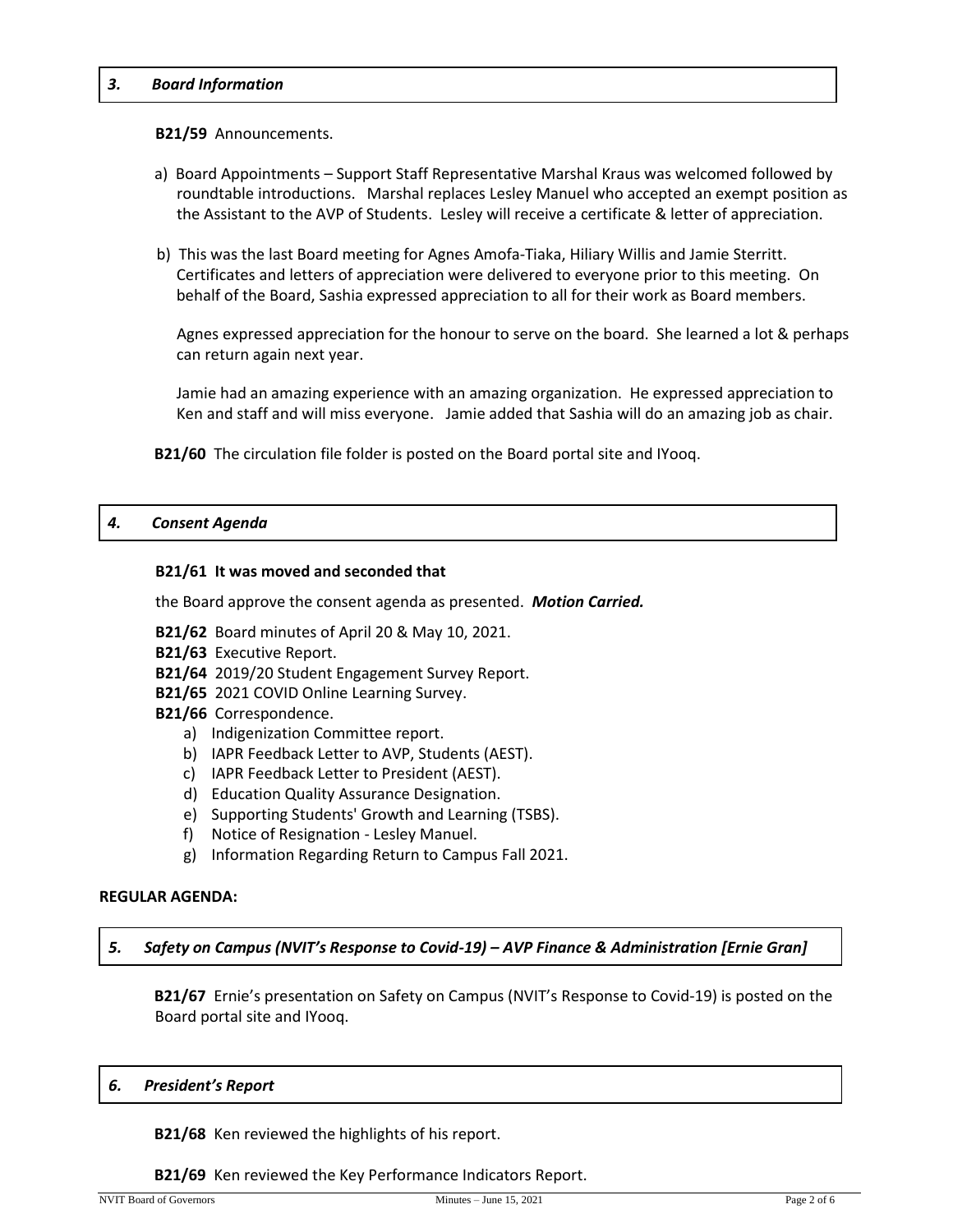## **B21/70** 2020/21 Annual Priorities Report.

The annual report is a summary of last years' goals & accomplishments and was provided for information.

## *7. Elders Council Report*

**B21/71** Amelia reported that it's been a change of routine the way the Elders Council has functioned. The Council has lost a few Elders because they have no access to internet or are not confident with the equipment/IPad. She is looking forward to being back on campus and face-toface with the Elders, staff and students, it's been very lonely. There has been some connection with students thru zoom, teams and the phone. Amelia is also busy as the Elders rep on UBCIC. She received a certificate for completing "House of Moon" training. This empowerment and selfdefense training was valuable information and she always lets students know that you are never too old to learn. Amelia is in Chilliwack helping her daughter recover from surgery and was happy to be able to join the meeting thru her IPad.

## *8. Education Council Report*

**B21/72** Elaine reviewed the Standards & Program Advisory Committee [SPAC] and Education Council minutes. Elaine also expressed concern that updating all of the programs, courses and relevant policies may not be completed before the institutional quality assurance audit.

## **B21/73 It was moved and seconded that**

the Indigenous Adult Instructor Diploma [IAID] program be approved as recommended by Education Council. *Motion Carried.*

The IAID was formerly the Native Adult Instructor Diploma [NAID].

## *9. Audit & Risk Management Committee*

**B21/74** Paul reviewed the Audit & Risk Management minutes of May 10 & June 3, 2021.

### **B21/75 It was moved and seconded that**

the 2020/2021 Appointee Remuneration Committee [ARC] Board Remuneration be approved. *Motion Carried.*

The draft ARC remuneration was provided to Board members at the May meeting for review. No errors or feedback was recieved.

### **B21/76 It was moved and seconded that**

the NVIT Risk Register be approved. *Motion Carried.*

At the June 3rd ARM meeting, it was agreed to approve the risk register as is now and a more comprehensive document will be prepared over the next year that includes policies that support each risk identified and identify who is responsible should an event occur.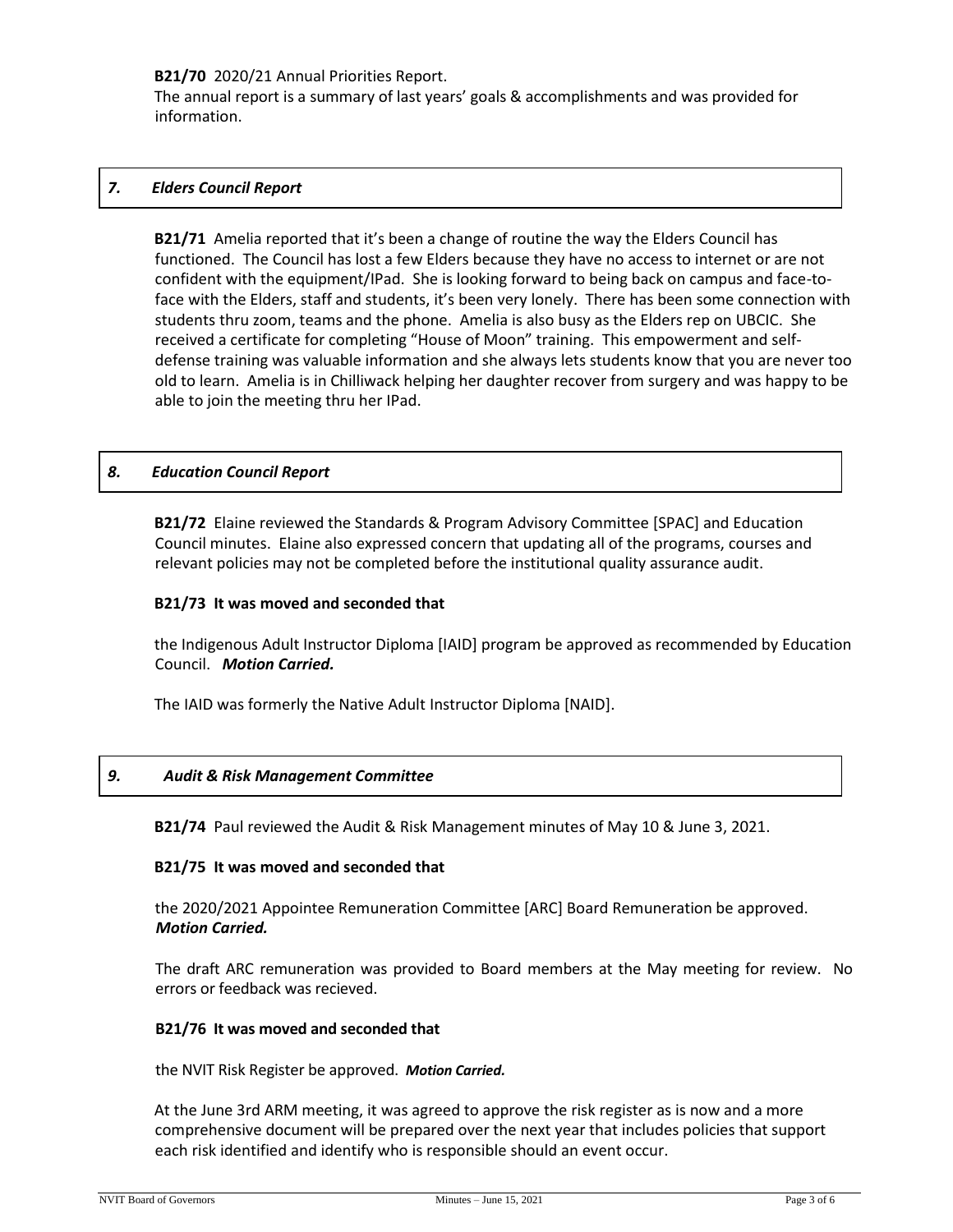Ernie reported that on Monday evening a suspicious entry was detected in the system. It was flagged and IT was alerted that email was compromised. IT is currently monitoring and investigating the situation. An Incidence Response Plan [IRP] is being developed to identify chain of command and who to contact.

## **B21/76a) It was moved and seconded that**

the option to refinance the long-term debt on a short-term basis be approved as recommended by the Audit & Risk Management Committee. *Motion Carried.*

## *10. Q1 Financial Forecast*

## **B21/77 It was moved and seconded that**

the Quarter 1 Financial Forecast be approved. *Motion Carried.*

*Appreciation was expressed to Ken for the delicious Laid Back packages everyone attending today's meeting received thru the mail.*

## *11. 2020/21 Final FTE Report*

## **B21/78 It was moved and seconded that**

the 2020/21 Final FTE Report be approved. *Motion Carried.*

NVIT achieved 105% (602.61) of its AEST FTE target of 574 for 2020/21.

## *12. 2021/22 Online Fee*

### **B21/79 It was moved and seconded that**

the 2021/22 online fee be waived and further that the online fee be eliminated on an ongoing basis. *Motion Carried.*

## *13. 2021/22 Government Mandate Letter*

### **B21/80 It was moved and seconded that**

the 2021/22 Government Mandate Letter be accepted. *Motion Carried.*

The Board asked if there was an opportunity to provide feedback on the mandate letter. Sashia, as Board Chair, has agreed to write a letter in response to the mandate letter. Sashia and Ken have reached out to the Minister for a meeting and this may be an opportunity to discuss NVIT's mandate.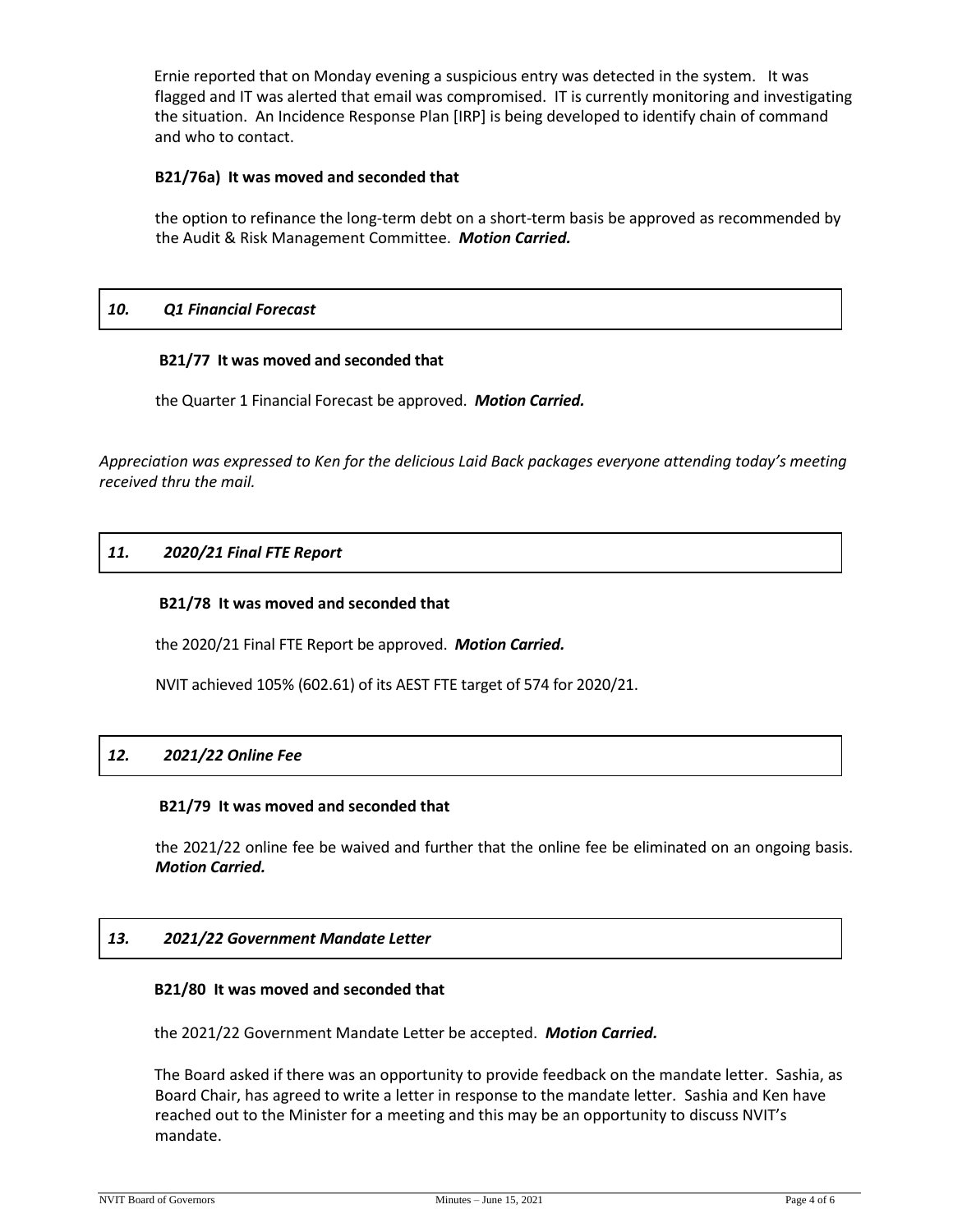Ken reported that a follow-up briefing note regarding a funding review of NVIT was sent to the AEST with no response. This briefing note listed the additional positions required to bring NVIT up to standard. If the current funding level does not change programs may not be funded. NVIT is overproducing and receives less funding than all other institutions.

## *14. NVIT Capital Plan Communication 2021 (AEST).*

**B21/81** NVIT Capital Plan Communication 2021 (AEST).

The Ministry notionally supports funding for two new mobile units, Technology Training and Health Care. A business case was submitted & it is anticipated the Ministry will approve the projects shortly.

### *15. Five-Year Capital Plan*

#### **B21/82 It was moved and seconded that**

the Five-Year Capital Plan be approved notionally. *Motion Carried.*

The ARM committee recommended that the Board approve the Capital Plan notionally because the format must change as per the Ministry's request. The top two priorities for NVIT includes a Health Sciences Digital Arts Lab building and a Student Family Housing unit.

**B21/83** Business Case – Trailers.

The trailers will be a Health Care Training Lab and Computer Lab. One option being considered is to purchase three trailers that will be similar to a moving van with sides that slide out and does not require a semi-tractor to pull it.

### *16. 2020/21 Executive Compensation Disclosure Statement*

**B21/84** 2020/21 Executive Compensation Disclosure Statement.

This report must be submitted to the Public Sector Employers' Council Secretariat annually and includes employees whose base salary is \$125.000 or more. This report is also posted on the website.

### *17. Policy Review*

**B21/85** Sexual Violence Policy Review report.

There were no incidents reported during the 2020-2021 academic year.

### *18. 2021/22 Annual Strategic Priorities*

**B21/86** Ken reviewed the 2021/22 Annual Strategic Priorities.